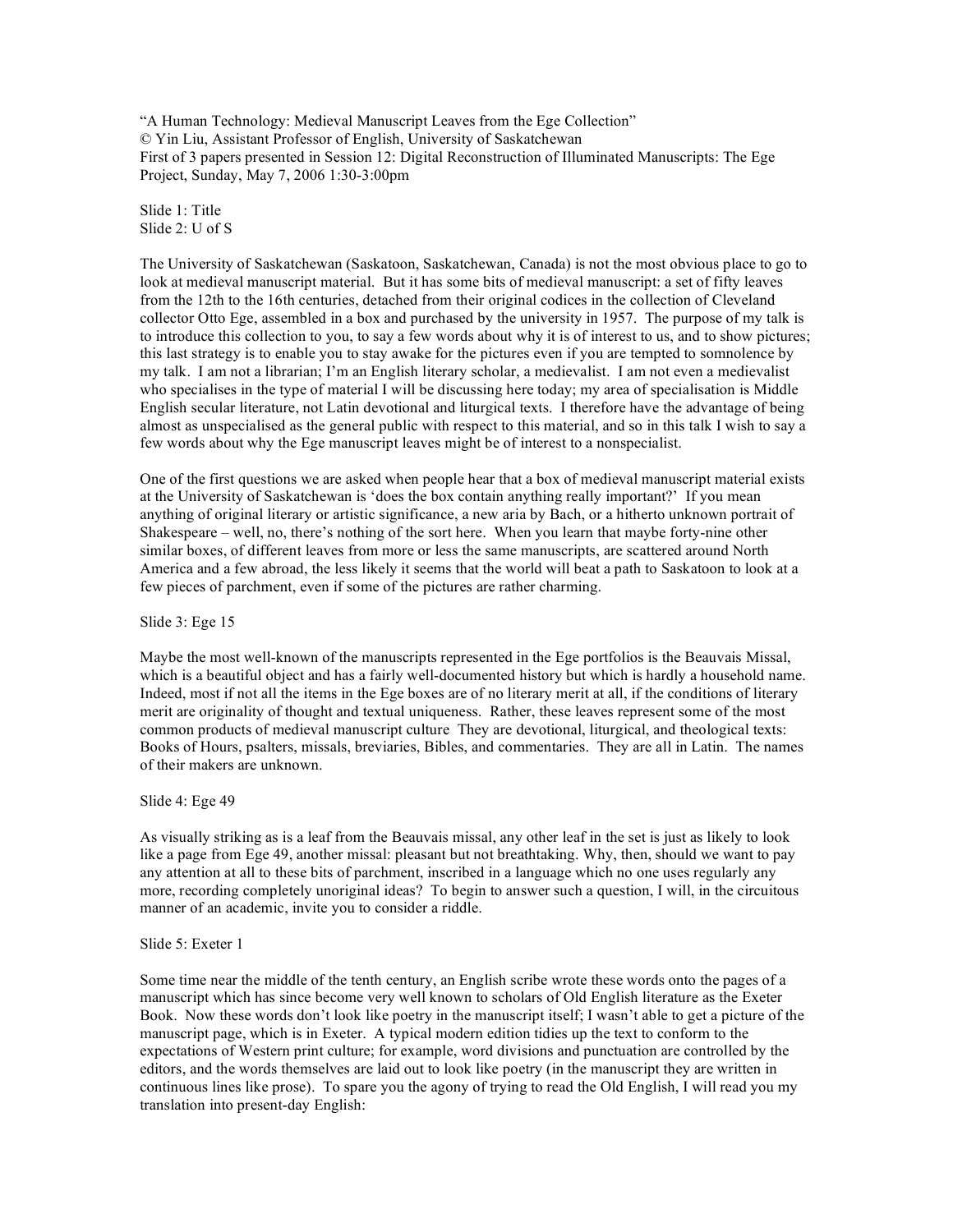A certain enemy deprived me of life, took my physical strength, wet me, dunked me in water, took me out again, set me in the sun, where I quickly lost the hairs that I had. Then the edge of a knife cut me hard, ground me down with cinders; fingers folded me, and the joy of a bird trailed all over me with useful drops, swallowed the dye of a tree over a brown brim, took a measure of liquid, then stepped on me, leaving dark tracks. Then a man enclosed me in protecting boards, covered me with hide, ornamented me with gold; thus the intricate work of smiths decorated me, surrounded by wire.

When I give this riddle to my students, they are usually stumped. The Exeter Book scribe did not provide answers to his riddles, but all scholars agree that the solution to this one is: a book. My students are confounded because they are unfamiliar with the process of making a manuscript book, but that is exactly the process being described here. An animal – a sheep or calf – is killed and skinned; its hide is soaked in a solution and then stretched out to dry; the skin is cut, scraped, and rubbed smooth with pumice, and then folded. A quill pen is filled with ink from an inkhorn and makes dark tracks over the parchment. Finally, the pages are enclosed in boards covered with hide and decorated with gold.

### Slide 6: Exeter 2

The riddle continues. It tells us that this object is valuable not for its materials nor for its making, but for its use:

Now those ornaments and that red ink and those glorious attributes declare abroad the protector of the people, not foolish punishment. If the children of men would make use of me, they will be sounder by it and more sure of victory, bolder in heart and happier in mind, wiser in spirit, have more friends. more loved and companionable, more honest and virtuous, more good and faithful; honour and blessing will be added to their bounty, and grace and kindness will be laid on them, and they will be held fast in the embrace of love. Ask what I am called, useful to people. My name is well known, advantageous to men and holy itself.

These claims make sense if the inventor of the riddle had in mind specifically a Bible or a copy of the gospels. If we didn't know that, we might think that these claims sound glibly familiar to a twenty-firstcentury society guided by the recommendations of Oprah's Book Club, a society that has inherited the earnestness of the Victorian self-help manual: read this book, you'll be a better person, you'll make more friends, you may even improve your sex life. But this familiarity will be superficial and illusory. We live in a society in which literacy is considered a fundamental social skill; but these words in the Exeter Book come out of a society in which writing was still a new technology, when Alfred the Great could lament just half a century earlier that he could hardly find any clerics would could read their services, even in English, let alone in Latin. In the world of the medieval poet who composed this riddle, making a book meant the physical process of creating and assembling the object itself, not the intellectual work of coming up with the words to put into it. Modern readers think of texts as words in the abstract, as mental constructs that might appear in any font on a printed page or, given the right configuration of electrons, on the computer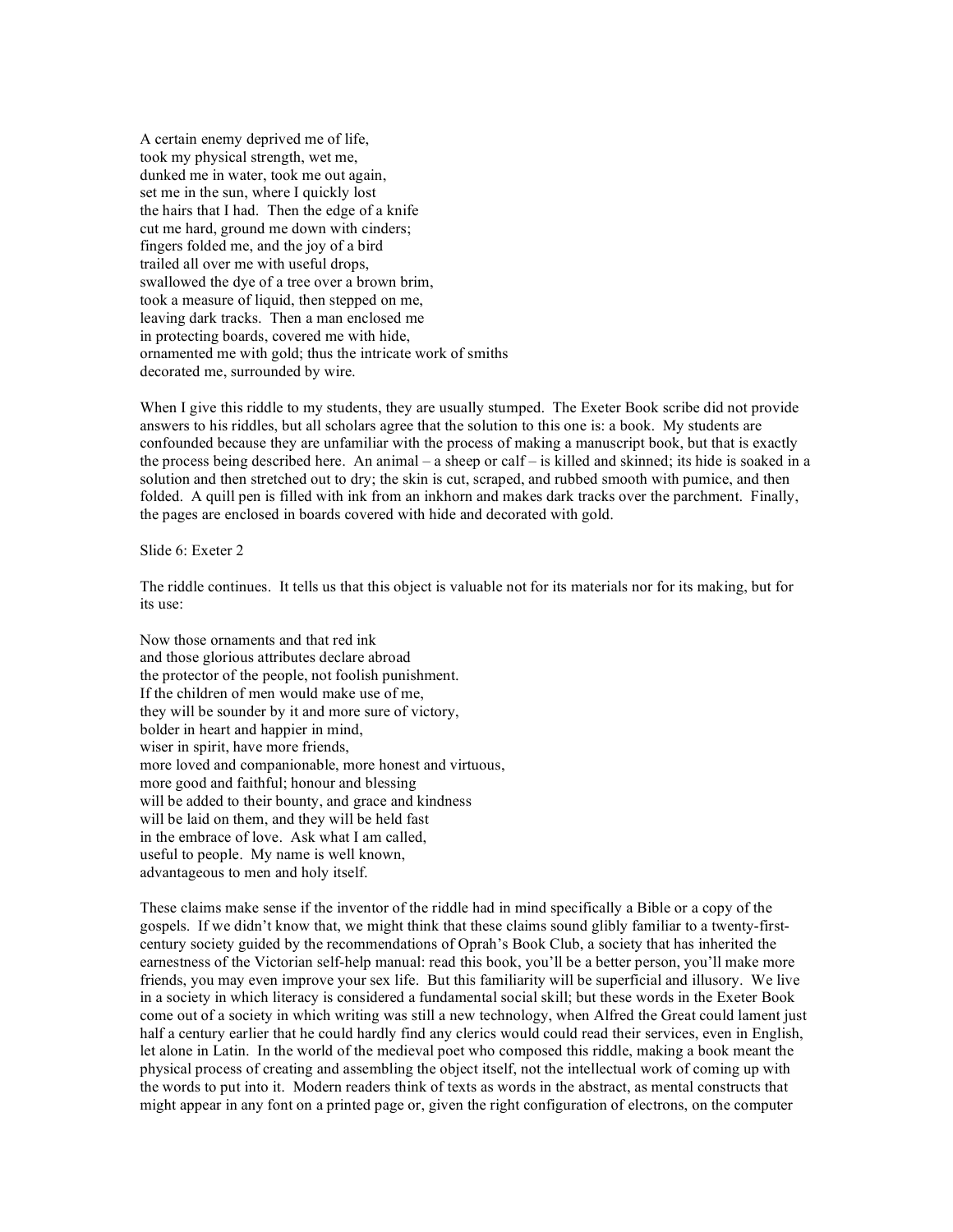screen. But for the medieval poet, and for the scribe that wrote this riddle down (probably not the same person), words were physical things, whether shaped in air by the mouth or shaped in ink by the hand (Another well-known Exeter Book riddle, Moððe word fræt, 'a moth ate words', could refer in the tenth century only to the destruction of a physical book by a parchment-munching bookworm and not to the obliteration of electronic text by a pernicious computer virus.). And so this box of leaves from medieval manuscripts provides for us today a singular opportunity to make contact with that other and older world, where the physical and the spiritual intersect within the human in ways that will seem both familiar and foreign to us, we who are the products of a print culture and the inhabitants of a digital universe.

### Slide 7: Mec

Let me go back to the first line of the riddle. As Walter Ong reminded us three decades ago, a long tradition associates writing with death. As 2 Corinthians 3.6 reminds us, the spirit – pneuma, breath – gives life, but gramma, the letter, kills. Whatever the theological, philosophical, metaphorical implications of this idea, in a medieval manuscript culture it was literally true; the technology of writing in the Middle Ages meant that text was inscribed on the skins of dead animals, just as the technology of print today means that text is laid down on the processed pulp of dead trees. But a medieval manuscript reminds us, more readily than the modern printed book does, of this residue of death.

Slide 8: Ege 28

Parchment often shows the follicles where the animal's hair once grew.

Slide 9: Ege 13

It shows the imperfections of that biological physicality, as in a tiny hole in the parchment that the scribe has had to accommodate, for example by writing the word carefully around it. Looking at these pages, we are reminded that the process described in the Exeter Book riddle required painstaking physical labour. Soaking the hide, de-hairing it, scraping it, cutting it to size, rubbing it smooth – these actions would have depended on muscular, not mechanical, action.

Slide 10: Ege 5

At least as laborious would have been the process of inscribing and decorating the page. Again, the traces of that labour remain visible: little pinholes pricked along the edges of the page to provide reference points for the ruler, lines ruled across the page to guide the layout.

Slide 11: Ege 6

Tiny letters and numerals are left by the scribe as directions for the rubricator who would put in the coloured initials.

Slide 12: Ege 9

One of the most extraordinary items in the Ege collection is a page from a small Bible. The height of the page itself is 17 cm. The space filled by the text itself, however, is only about 11 cm high, which means that there are about five lines to the centimetre, or (conversely) that the words are less than 2 mm tall. The steadiness of hand and keenness of eye (at a time when spectacles for reading were not yet widely available, having been invented in the late 13th century in northern Italy), the attention to detail, the sheer patience and discipline needed to produce such a manuscript stagger my modern imagination. It just so happens that this page records the story of Baruch and the king, from the book of Jeremiah. Baruch is a scribe. The prophet Jeremiah dictates to him a message from God, and Baruch dutifully writes it down in volumine libri, 'in a volume of a book', which would have been a scroll, presumably. Baruch then gets the unpleasant job of going to the temple and reading in public the contents of this book, which basically describes what an awful mess the country is in. One of the court officials gets a hold of this controversial book, takes it to court, and reads it aloud before the king, who is sitting quite comfortably before the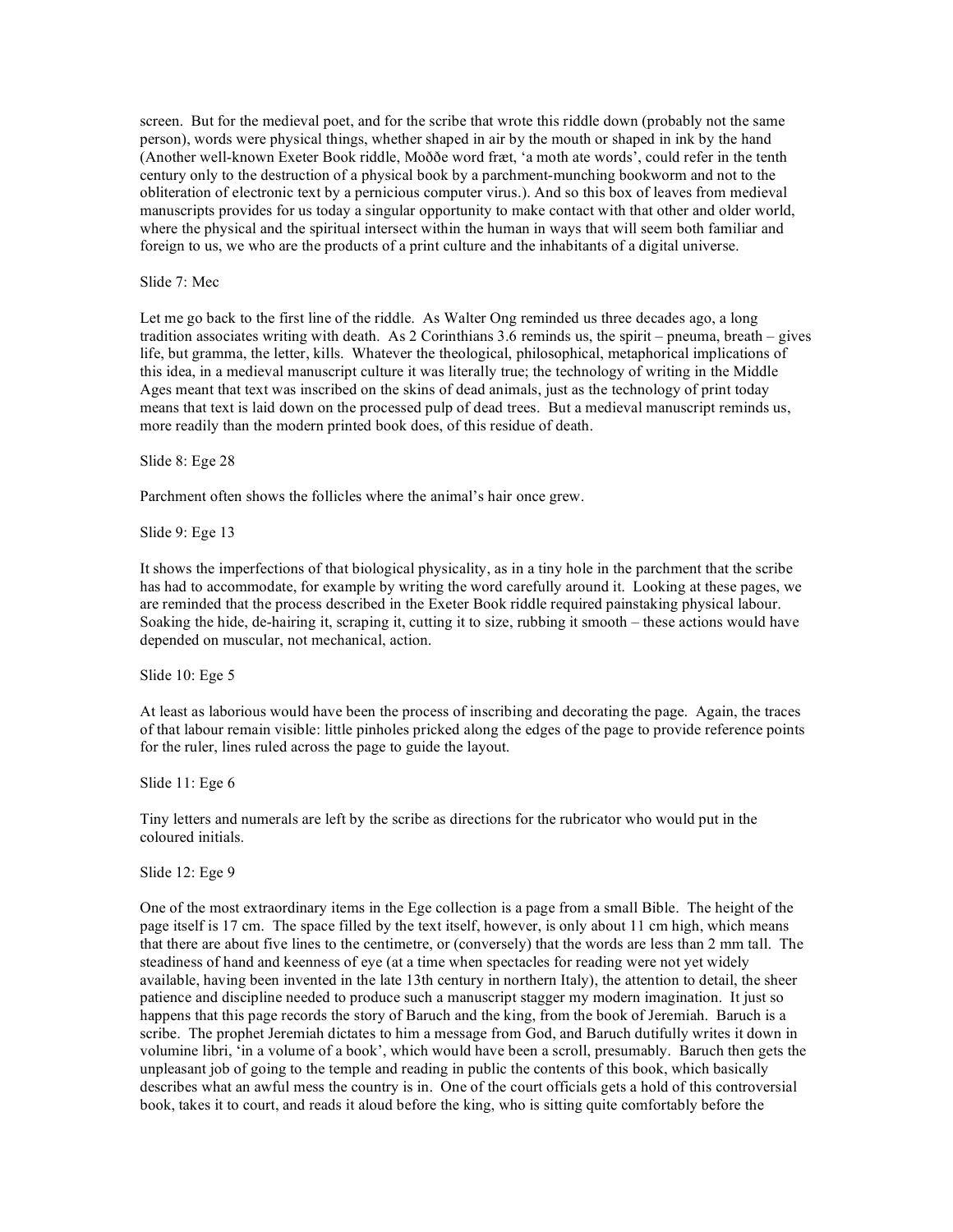fireplace and, as one might expect, is not interested in hearing what a mess the country is in. The king therefore takes a scribe's knife (scalpello scribae) and, as the book is read, cuts off chunks of the scroll (the Latin has tres pagellas vel quattuor, 'three or four pages') and tosses them into the fire. It is the most heartrending story of book destruction in the Bible, at least from a scribe's point of view. And a medieval scribe could appreciate, in ways that we surely cannot, the painstaking labour that would have gone into the making of the book so casually sliced up and burnt.

Slide 13: Ege 4

Such craftsmanship may be admirable, but I find equally attractive the imperfections of the human process that created these manuscripts. In a page from Ege 4 the indentation on the left margin is a gap left by the scribe for the initial T in the word thronus, in a quotation from the Psalms.

Slide 14: Ege 18

Whoever was supposed to have filled in the coloured initial evidently did not get to this part of the book. On another leaf the scribe has inadvertently repeated the words quod ait (a scribal error known as dittography).

Slide 15: Ege 42a

When the same scribe, or a different rubricator, was filling in the headings with red ink, he noticed the mistake and crossed out the extraneous words. Another way of erasing an extra word was to scrape it off the parchment,

Slide 16: Ege 42b

and such an act might create a little gap in the text; or a musical note might be erased and then rewritten on the correct line.

Slide 17: Ege 40

Ege 40, a copy of a commentary by Aquinas in the humanistic script of the fifteenth century, seems to approach the regularity of print, but a tiny word in the left margin of the U of S leaf, along with the delicate caret to indicate the point of insertion shows that the scribe left out the important word non and had to correct it in this way.

Slide 18: Ege 23

But of course the most obvious sign that this is the product of a organic, human labour, rather than of an mechanical process, is the close relationship – one might even say the identity – of two realms that have since grown further apart: text and art. Over and again the medieval scribe busts out of those carefully ruled lines that are supposed to control the layout of the page – as in Ege 23, where the intricate play of the pen erupts in red and blue squiggles out of the columns and toward the edges of the page.

Slide 19: Ege 50

Or, in a copy of the Psalms, in the line 'neither let him slumber that keepeth thee', the word dormitet breaks into a graceful flourish that, coincidentally or not, gestures toward the loving care of God.

Slide 20: Ege 10

In a German psalter, a line of a psalm ends with a smug-looking fish.

Slide 21: Ege 8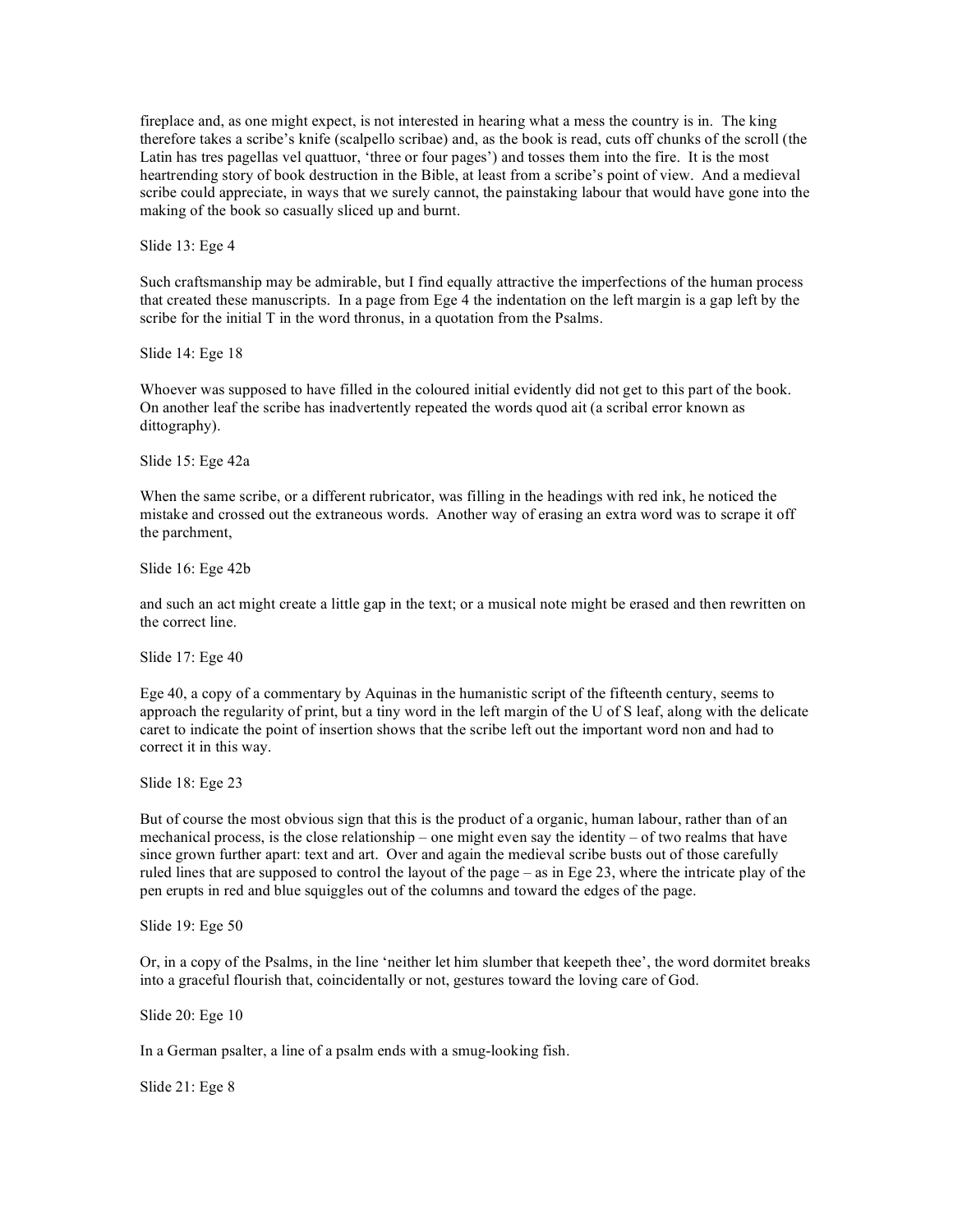Little animal heads appear at the end of a doodle,

Slide 22: Ege 19

or in a decorated initial.

Slide 23: Ege 22

In a missal, faces peer from letters in the chants: are they quirky decorations? superfluous doodling? portraits of choir members? In any case, they remind us of the real faces that once bent over these pages, the real voices that read or chanted these words aloud.

For let us remember that these manuscripts were created in a world where reading was primarily a public and communal activity, not so often a private indulgence. We, on the other side of the Renaissance, have come to consider a book 'the precious life-blood of a master spirit, embalmed and treasured up on purpose to a life beyond life', to use Milton's words. In my discipline, English literature, my students (and many of my colleagues) find themselves attracted to the idiosyncrasies of a Geoffrey Chaucer, the unruliness of a Margery Kempe, the personal difficulties of a Thomas Malory. They feel unanchored, uncertain, when confronted with the anonymity of most medieval texts. To understand the world from which these manuscripts come, we will have to set aside our assumptions that originality is a virtue, our post-Romantic expectation that a book ought to be an expression of individual personality.

Slide 24: Gif

Our Exeter Book riddle says 'Gif min bearn wera brucan willað' – if the children of men would make use of me; Old English brúcan meant to use, to spend, to enjoy. We would be mistaken to think that these medieval books were meant to be read in our modern sense – purchased or borrowed by an individual; perused silently and privately at a desk, in an armchair, in bed; appreciated for their eloquence or striking ideas or original insights; finally shelved or returned to the library or recirculated at a garage sale. By contrast, these medieval books were to be used as much as read, and more often than not used in the communal context of a church service.

Slide 25: Ege 32

The words, read aloud from the page, committed to memory, joined the reader to a community of worship, a unison of voices, a conversation of readings and responses.

Slide 26: Ege 1

This was the case not only for liturgical books but also for the oldest item in the Ege portfolio, a Bible in which the text from the gospel of John is surrounded and even infiltrated by commentary in at least two later hands; the interlinear glosses and the copious marginalia do not, however, represent the readers' own reactions to the text but are passages from commentaries by the Church Fathers. These books, then, were clearly not mere technologies of communication and containers of information, which is how we think of books today; rather, they were, for medieval people, technologies of communion and containers of spiritual value. The manuscript, bearing on its stippled, scraped, inscribed skin the marks of the labour that created it, was not so much an object of devotion as itself an act of devotion. In the Middle Ages, one did not ordinarily spend parchment and ink, paint and gold leaf, long hours of concentrated work, on merely private musings, on one's own daily affairs or one's personal opinions. Anything worth such expense and effort had to be something one knew beforehand had been approved by authority, tested by time, useful to many. These manuscripts do represent what people in the Middle Ages considered important (I often remind my students that the bestselling English text in the late Middle Ages, the text of which the highest number of manuscript copies survive, was not anything one ordinarily studies in medieval literature courses, not Chaucer or Malory or the Gawain-poet, but a penitential manual called The Prick of Conscience.) Cynics will perhaps contend that the abundance of this kind of religious material tells us only what certain very powerful institutions in the Middle Ages – moreover, institutions that controlled the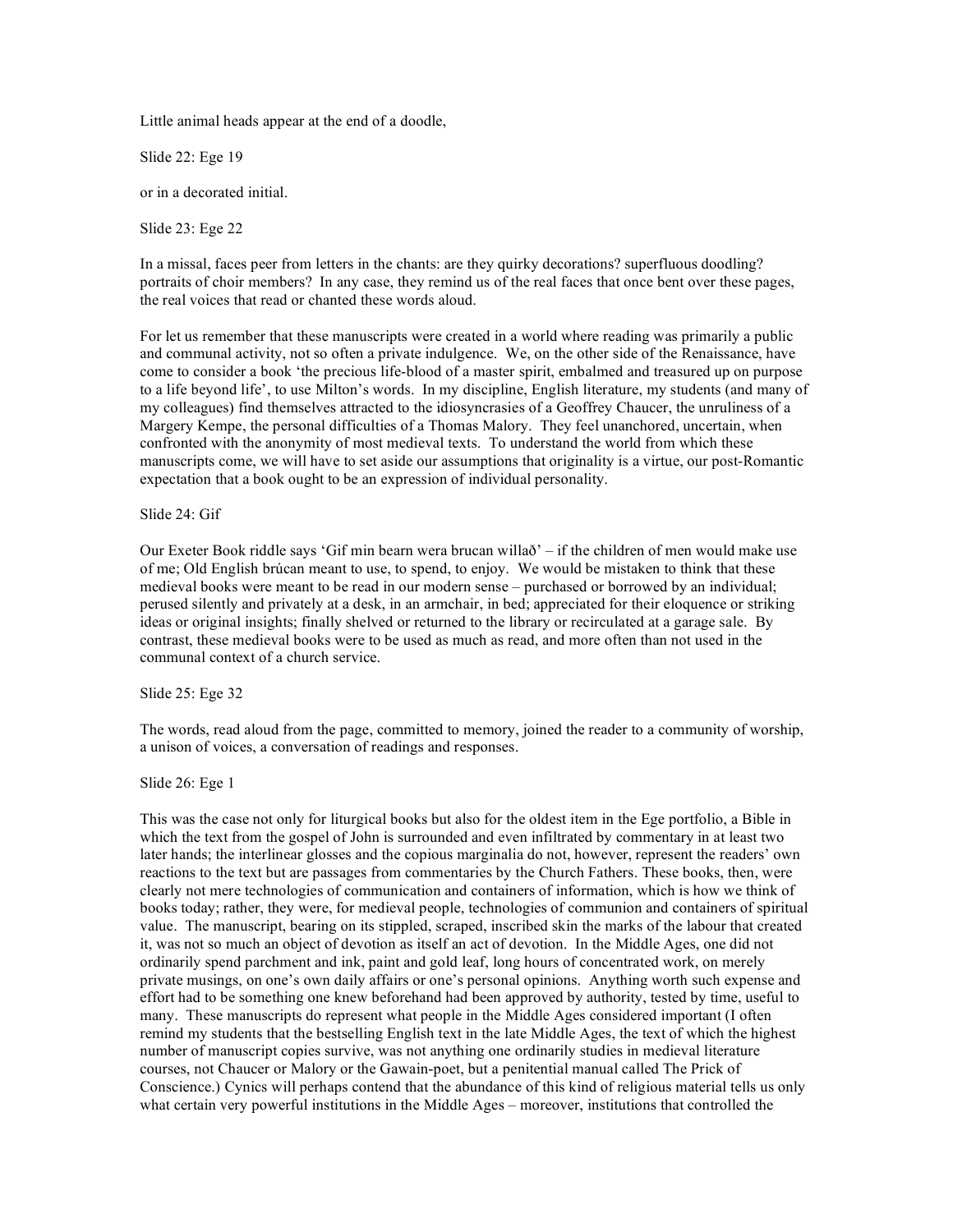means of producing manuscripts – considered important. That may be true. But it is also hard to escape the feeling that a sense of value, of participating in something larger than oneself, something longer than a human lifetime, something perhaps that signified eternity, touched the medieval people who touched these pages. Many of these manuscripts have obviously seen heavy use, even though they were also costly and precious objects.

## Slide 27: Ege 16

Otto Ege suggests that one breviary represented in the portfolio may have even been buried with its owner.

Well, we have come again to death, and if we want to be even more morbid we can mention dismemberment. For anyone in Saskatoon can come to the University of Saskatchewan today and stare at a nine-hundred-old piece of parchment because a Cleveland art historian extracted leaves from his own collection of medieval and Renaissance manuscript books, assembled these detached leaves into boxed sets, and sold them. This democratic move on Ege's part is the kind of thing that, I am sure, ties knots in the intestines of archivists, bibliographers, and scholars of all kinds who work with very old books. Some might see it as an act of book-slicing not too far removed from that of the Judean king who shredded Baruch's work. But of course Ege meant to promote access to these manuscripts, not to destroy them, and we now have an extraordinary opportunity to reassemble, in virtual space, the manuscripts that Ege dismembered: to ask owners of Ege boxes or individual leaves to contribute digital images of those pages to a collective project, remaking these scattered leaves into books again through the medium of the internet.

# Slide 28: Dante

As you are doubtless aware, our precedents are exalted ones. Take, for example, this quotation from Dante's Paradiso: Dante, having toured hell, purgatory, and paradise, comes at last to the Beatific Vision, a glimpse of the divine and cosmic order, which of course, by definition, is ineffable, beyond words. Dante, being a poet and thus in the business of describing the indescribable, tries description nevertheless. This ecstatic vision of the wholeness of God looks to him, he says, as if all the disparate phenomena of the universe are like scattered pages that have been gathered and bound by love into one volume:

Nel suo profondo vidi che s'interna, legato con amore in un volume, ciò che per l'universo so squaderna: sustanze e accidenti e lor costume quasi conflati insieme.

Dante Alighieri, Paradiso 33.85-89 (Translation by Allen Mandelbaum)

Slide 29: Donne

Or you may recall John Donne's well-known Meditation 17:

All mankinde is of one Author, and is one volume; when one Man dies, one Chapter is not torne out of the booke, but translated into a better language; and every Chapter must be so translated; God emploies several translators; some peeces are translated by age, some by sicknesse, some by warre, some by justice; but Gods hand is in every translation; and his hand shall binde up all our scattered leaves againe, for that Librarie where every booke shall lie open to one another.

Well, we're perhaps stretching it to imply that by gathering these scattered leaves of the Ege manuscripts we are replicating the work of God. And Dante and Donne obviously weren't thinking of the internet when they employed this metaphor of the remade book. But the power of the metaphor suggests that books are worth making – and remaking. This is the case even when the books being remade are centuries old and written in a language that no one speaks any more.